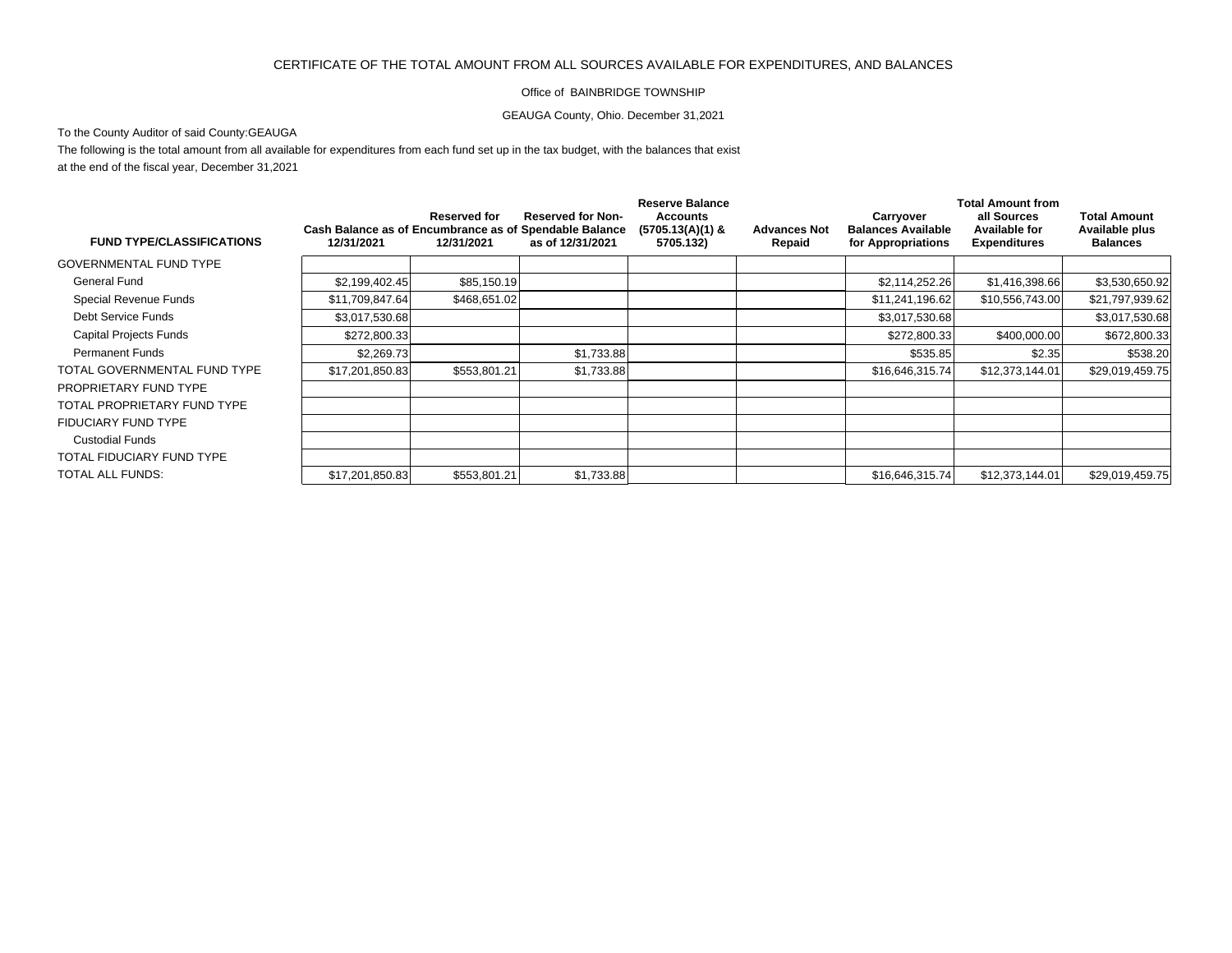| <b>FUND TYPE/CLASSIFICATIONS</b>        | 12/31/2021      | <b>Reserved for</b><br>12/31/2021 | <b>Reserved for Non-</b><br>Cash Balance as of Encumbrance as of Spendable Balance<br>as of 12/31/2021 | <b>Reserve Balance</b><br><b>Accounts</b><br>$(5705.13(A)(1)$ &<br>5705.132) | <b>Advances Not</b><br>Repaid | Carryover<br><b>Balances Available</b><br>for Appropriations | <b>Total Amount from</b><br>all Sources<br><b>Available for</b><br><b>Expenditures</b> | <b>Total Amount</b><br>Available plus<br><b>Balances</b> |
|-----------------------------------------|-----------------|-----------------------------------|--------------------------------------------------------------------------------------------------------|------------------------------------------------------------------------------|-------------------------------|--------------------------------------------------------------|----------------------------------------------------------------------------------------|----------------------------------------------------------|
| <b>GOVERNMENTAL FUND TYPE</b>           |                 |                                   |                                                                                                        |                                                                              |                               |                                                              |                                                                                        |                                                          |
| General Fund                            |                 |                                   |                                                                                                        |                                                                              |                               |                                                              |                                                                                        |                                                          |
| General                                 | \$2,199,402.45  | \$85,150.19                       |                                                                                                        |                                                                              |                               | \$2,114,252.26                                               | \$1,416,398.66                                                                         | \$3,530,650.92                                           |
| <b>Total General Fund</b>               | \$2,199,402.45  | \$85,150.19                       |                                                                                                        |                                                                              |                               | \$2,114,252.26                                               | \$1,416,398.66                                                                         | \$3,530,650.92                                           |
| Special Revenue Funds                   |                 |                                   |                                                                                                        |                                                                              |                               |                                                              |                                                                                        |                                                          |
| Motor Vehicle License Tax               | \$88.743.91     |                                   |                                                                                                        |                                                                              |                               |                                                              |                                                                                        |                                                          |
| Gasoline Tax                            |                 |                                   |                                                                                                        |                                                                              |                               | \$88,743.91                                                  | \$32,000.00                                                                            | \$120,743.91                                             |
|                                         | \$362,583.14    |                                   |                                                                                                        |                                                                              |                               | \$362,583.14                                                 | \$127,000.00                                                                           | \$489,583.14                                             |
| Road and Bridge                         | \$2,445,623.35  | \$234,353.17                      |                                                                                                        |                                                                              |                               | \$2,211,270.18                                               | \$3,456,551.00                                                                         | \$5,667,821.18                                           |
| Cemetery                                | \$96,963.21     | \$379.36                          |                                                                                                        |                                                                              |                               | \$96,583.85                                                  | \$50,000.00                                                                            | \$146,583.85                                             |
| <b>Police District</b>                  | \$4,613,233.30  | \$123,992.66                      |                                                                                                        |                                                                              |                               | \$4,489,240.64                                               | \$4,009,024.00                                                                         | \$8,498,264.64                                           |
| SPECIAL LEVY-FIRE                       | \$2,070,117.37  | \$103,019.79                      |                                                                                                        |                                                                              |                               | \$1,967,097.58                                               | \$2,441,568.00                                                                         | \$4,408,665.58                                           |
| Permissive Motor Vehicle License Tax    | \$69,584.49     |                                   |                                                                                                        |                                                                              |                               | \$69,584.49                                                  | \$32,000.00                                                                            | \$101,584.49                                             |
| <b>Law Enforcement Trust</b>            | \$615.92        |                                   |                                                                                                        |                                                                              |                               | \$615.92                                                     |                                                                                        | \$615.92                                                 |
| Local Fiscal Recovery (ARP)             | \$599,018.93    |                                   |                                                                                                        |                                                                              |                               | \$599,018.93                                                 |                                                                                        | \$599,018.93                                             |
| Ambulance And Emergency Medical         | \$1,338,669.84  | \$6,885.78                        |                                                                                                        |                                                                              |                               | \$1,331,784.06                                               | \$400,000.00                                                                           | \$1,731,784.06                                           |
| <b>LIGHTING ASSESSMENT</b>              | \$1,960.74      | \$20.26                           |                                                                                                        |                                                                              |                               | \$1,940.48                                                   | \$8,600.00                                                                             | \$10,540.48                                              |
| <b>COPS FAST I</b>                      |                 |                                   |                                                                                                        |                                                                              |                               |                                                              |                                                                                        |                                                          |
| <b>DARE PROGRAM</b>                     | \$22,733.44     |                                   |                                                                                                        |                                                                              |                               | \$22,733.44                                                  |                                                                                        | \$22,733.44                                              |
| FEMA FEDERAL FUND Special               |                 |                                   |                                                                                                        |                                                                              |                               |                                                              |                                                                                        |                                                          |
| Miscellaneous Special Revenue           |                 |                                   |                                                                                                        |                                                                              |                               |                                                              |                                                                                        |                                                          |
| <b>CVM Permeable Paver Project</b>      |                 |                                   |                                                                                                        |                                                                              |                               |                                                              |                                                                                        |                                                          |
| <b>HHS Stimulus Revenue</b>             |                 |                                   |                                                                                                        |                                                                              |                               |                                                              |                                                                                        |                                                          |
| Local Coronavirus Relief Fund (LCRF)    |                 |                                   |                                                                                                        |                                                                              |                               |                                                              |                                                                                        |                                                          |
| EPA 319 Grant                           |                 |                                   |                                                                                                        |                                                                              |                               |                                                              |                                                                                        |                                                          |
| <b>Total Special Revenue Funds</b>      | \$11,709,847.64 | \$468,651.02                      |                                                                                                        |                                                                              |                               | \$11,241,196.62                                              | \$10,556,743.00                                                                        | \$21,797,939.62                                          |
| <b>Debt Service Funds</b>               |                 |                                   |                                                                                                        |                                                                              |                               |                                                              |                                                                                        |                                                          |
| General (bond) (note) Retirement        | \$1,095,642.74  |                                   |                                                                                                        |                                                                              |                               | \$1,095,642.74                                               |                                                                                        | \$1,095,642.74                                           |
| General (Bond) (Note) Retirement        | \$1,921,887.94  |                                   |                                                                                                        |                                                                              |                               | \$1,921,887.94                                               |                                                                                        | \$1,921,887.94                                           |
| <b>Total Debt Service Funds</b>         | \$3,017,530.68  |                                   |                                                                                                        |                                                                              |                               | \$3,017,530.68                                               |                                                                                        | \$3,017,530.68                                           |
| <b>Capital Projects Funds</b>           |                 |                                   |                                                                                                        |                                                                              |                               |                                                              |                                                                                        |                                                          |
| <b>Public Works Commission Projects</b> |                 |                                   |                                                                                                        |                                                                              |                               |                                                              | \$400,000.00                                                                           | \$400,000.00                                             |
| POLICE STATION CONSTRUCTION             | \$183,495.62    |                                   |                                                                                                        |                                                                              |                               | \$183.495.62                                                 |                                                                                        | \$183,495.62                                             |
| Capital Projects-CEMETERY               |                 |                                   |                                                                                                        |                                                                              |                               |                                                              |                                                                                        |                                                          |
| FIRE DEPT. ADDITION/RENOVATION          | \$89,304.71     |                                   |                                                                                                        |                                                                              |                               | \$89,304.71                                                  |                                                                                        | \$89,304.71                                              |
| <b>CVM Permeable Paver Project</b>      |                 |                                   |                                                                                                        |                                                                              |                               |                                                              |                                                                                        |                                                          |
| Public Improvement TIF #1               |                 |                                   |                                                                                                        |                                                                              |                               |                                                              |                                                                                        |                                                          |
| Public Improvement TIF #2               |                 |                                   |                                                                                                        |                                                                              |                               |                                                              |                                                                                        |                                                          |
| Public Improvement TIF #3               |                 |                                   |                                                                                                        |                                                                              |                               |                                                              |                                                                                        |                                                          |
| FEMA Grant -BTFD Diesel Exhaust         |                 |                                   |                                                                                                        |                                                                              |                               |                                                              |                                                                                        |                                                          |
| <b>Total Capital Projects Funds</b>     | \$272,800.33    |                                   |                                                                                                        |                                                                              |                               | \$272,800.33                                                 | \$400,000.00                                                                           | \$672,800.33                                             |
| <b>Permanent Funds</b>                  |                 |                                   |                                                                                                        |                                                                              |                               |                                                              |                                                                                        |                                                          |
| Permanent                               | \$623.23        |                                   | \$412.73                                                                                               |                                                                              |                               | \$210.50                                                     | \$0.50                                                                                 | \$211.00                                                 |